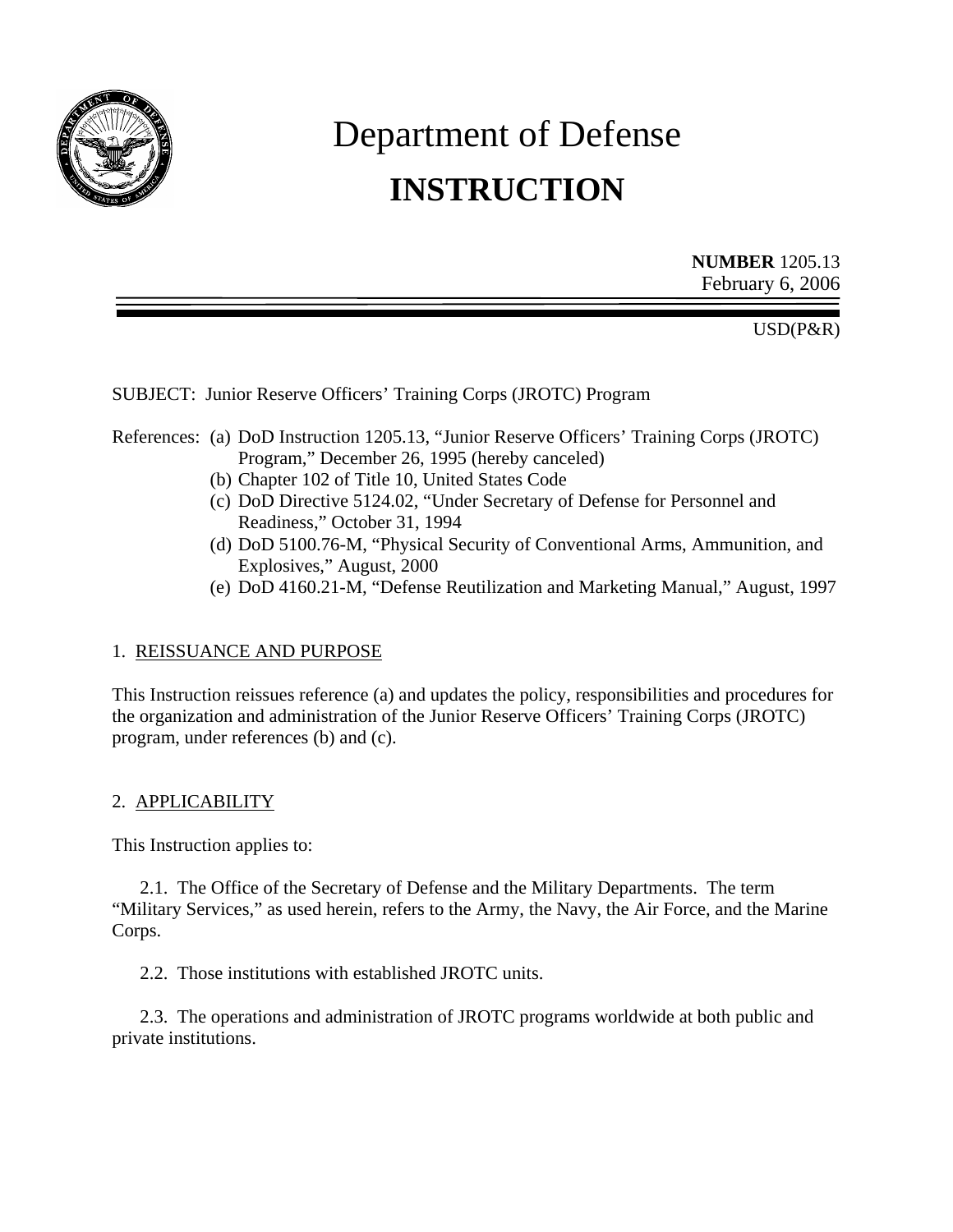## 3. DEFINITIONS

Terms used in this Instruction are defined in Enclosure 1.

## 4. POLICY

It is DoD policy to fund the JROTC program, which is intended to instill in students of American secondary educational institutions the following:

4.1. The value of citizenship.

4.2. Service to the United States.

4.3. Personal responsibility.

4.4. A sense of accomplishment.

#### 5. RESPONSIBILITIES

5.1. The Principal Deputy Under Secretary of Defense for Personnel and Readiness, under the Under Secretary of Defense for Personnel and Readiness, shall:

5.1.1. Develop DoD policy and provide guidance for the conduct and administration of the JROTC program.

5.1.2. Resolve matters of conflict that may arise among the Military Services operating JROTC units.

5.2. The Secretaries of the Military Departments shall:

5.2.1. Sponsor, fund, and conduct the JROTC for each Military Service.

5.2.2. Provide for a fair and equitable distribution of units throughout the nation with no more than one JROTC unit in a school, except for Military Institute schools.

5.2.3. Develop and provide the JROTC program a curriculum with a minimum 3 academic-year program, as prescribed by the Military Service concerned.

5.2.4. Ensure that the Military Services provide the necessary curriculum materials (textbooks, etc.), equipment, uniforms, and additional resources to include billeting and transportation where available to support the JROTC program.

5.2.5. Prescribe advanced placement.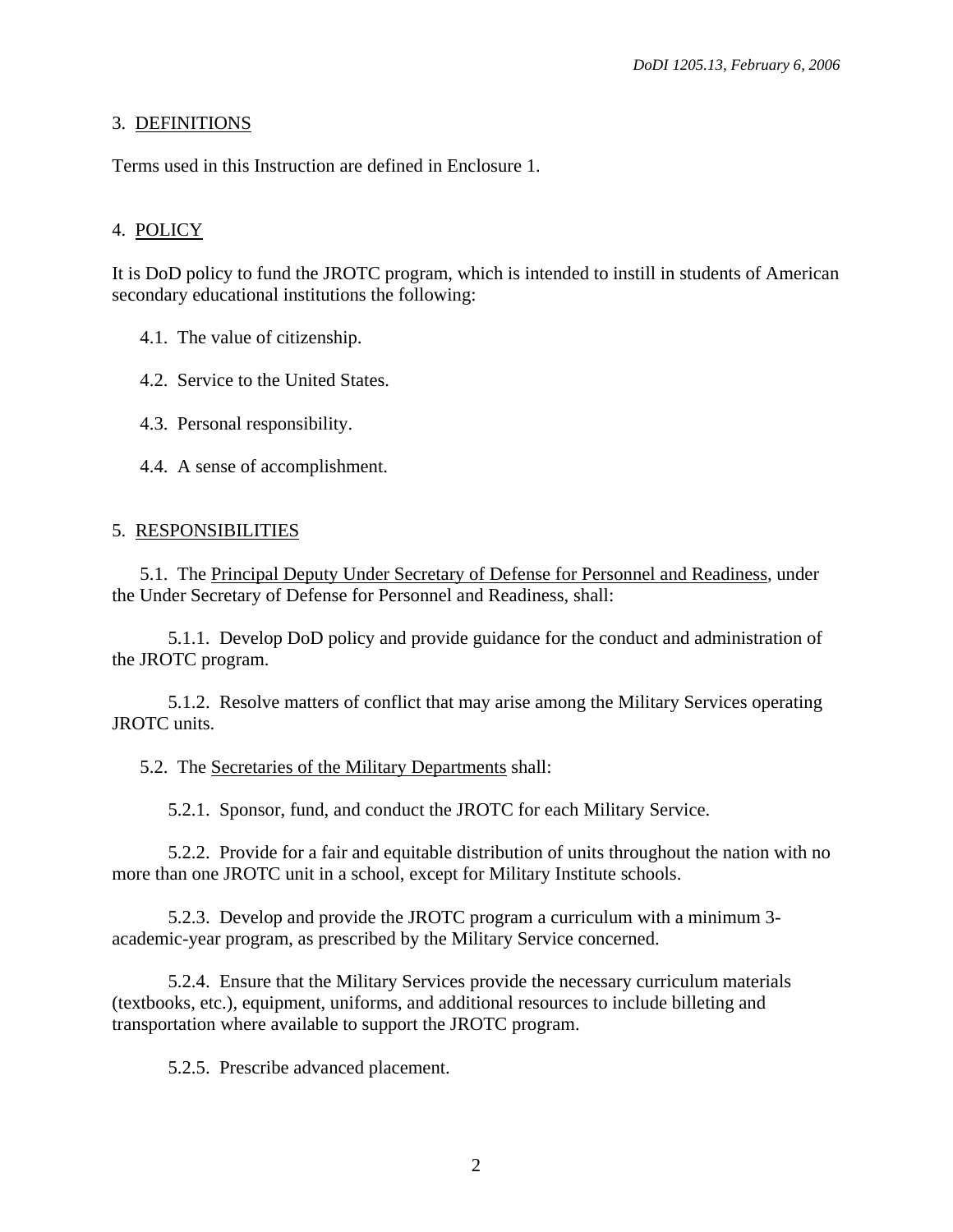5.2.5.1. A student presenting evidence of successful completion of at least 2 academic years of the JROTC program under any Military Department is entitled to advanced promotion to the grade of no less than E-2 on initial enlistment in an Active or Reserve component of a Military Service. At their discretion, the Military Departments may award the grade of E-3 for successful completion of 3 academic years of the JROTC program.

5.2.5.2. A student presenting evidence of successful completion of 3 academic years of the JROTC may be entitled to not less than 1 year of credit in the Senior ROTC Program.

5.2.6. Reimburse the institution for JROTC instructor salaries at the rate of one-half the amount of the difference between instructor retired or retainer pay and the amount of active duty pay and allowances (excluding hazardous and special duty pays) the instructor would receive if he or she were ordered to active duty. Schools meeting specific criteria of need, if determined by the Secretary of the Military Department to be in the national interest, may receive additional instructor funds if the following applies:

5.2.6.1. On-site visits by the JROTC headquarters element determines the neighborhood in which the school is located has a substandard quality of life, many families' income below the poverty level, and a high incidence of violent crime; or

5.2.6.2. Other additional criteria, as determined by the Secretary of the Military Department concerned, whereby the school is determined to be an educationally and economically deprived area (to meet a compelling need of the community or national interest).

5.2.7. Ensure that the procedures in Enclosure 2 are followed.

5.2.8. Account for the cost incurred by the Department of Defense in sponsoring, maintaining, or disestablishing a JROTC unit.

5.2.9. Evaluate annually the operation, administration, and effectiveness of the overall JROTC Program and the individual JROTC units for contractual compliance, cost, and performance objectives.

# 6. PROCEDURES

6.1. Establishment procedures for JROTC at schools are in Enclosure 2, Sections E3.1. through E3.6.

6.2. Computation procedures for JROTC instructor compensation are in Enclosure 3, Sections E3.1. through E3.5.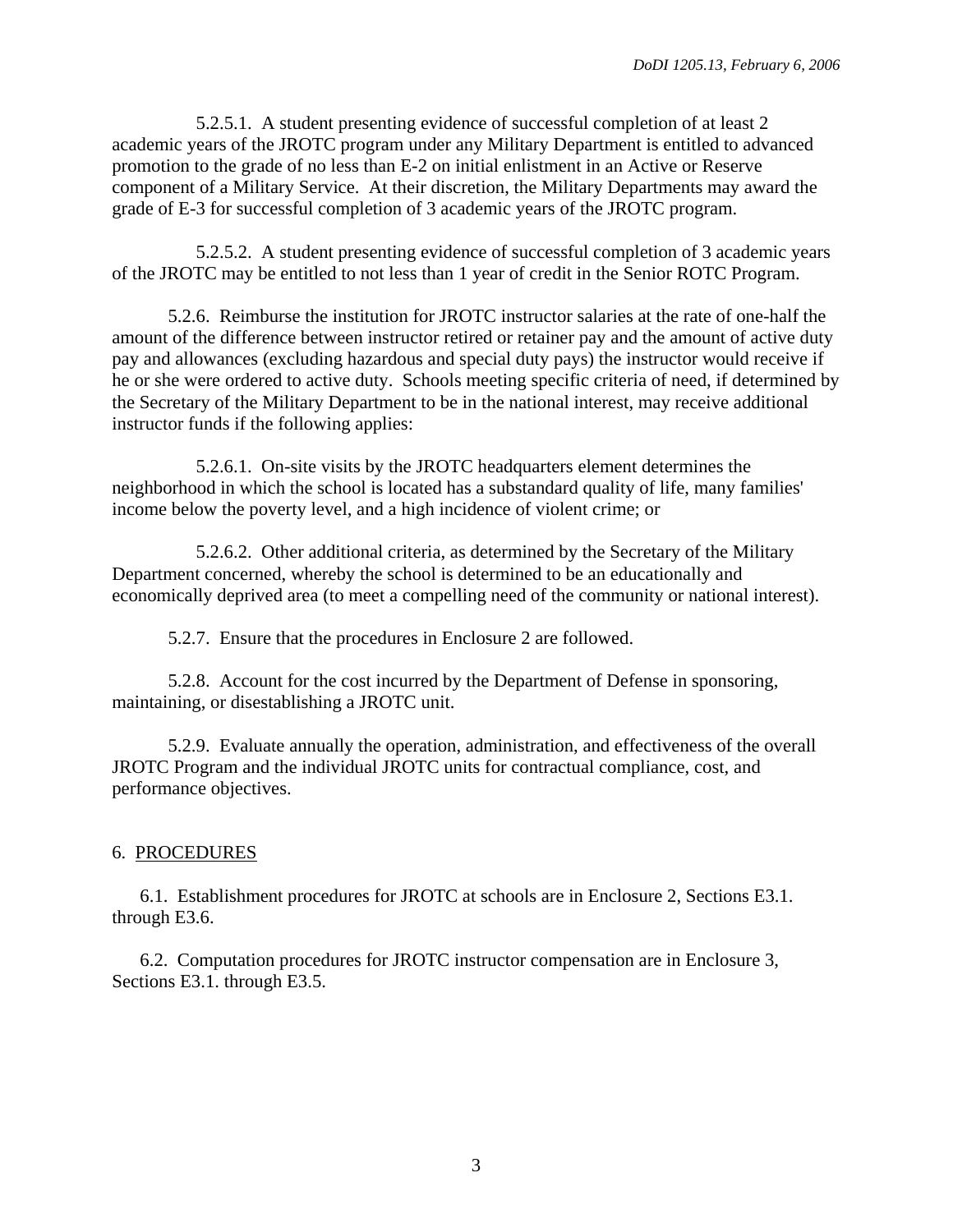## 7. INFORMATION REQUIREMENTS

The theft of any military weapons or ammunition from a secondary education institution shall be reported under Report Control Symbol DD-INTEL(AR) 1358, as prescribed in DoD 5100.76-M (reference (d)).

## 8. EFFECTIVE DATE

This Instruction is effective immediately.

Trust's C. Char

David S. C. Chu Under Secretary of Defense (Personnel and Readiness)

 $Enclosures - 3$ 

- E1. Definitions
- E2. Procedures for the Establishment of JROTC at Schools
- E3. Examples: Procedures for the Computation of JROTC Instructor Compensation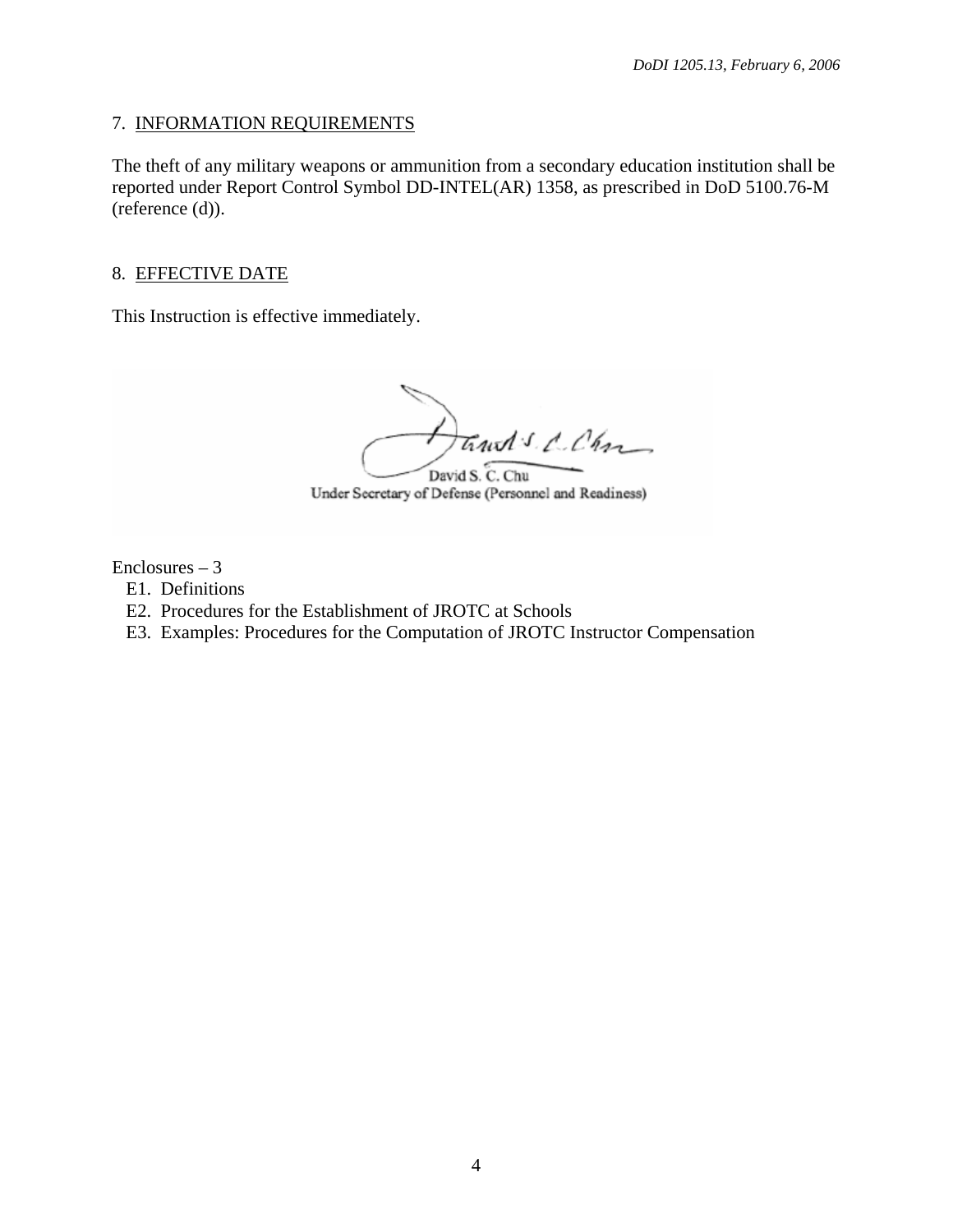# E1. ENCLOSURE 1

# DEFINITIONS

E1.1.1. Academic Year. The period of time necessary to complete one JROTC course, normally consisting of not less than 7200 minutes of instruction.

E1.1.2. Active Duty Pay and Allowances. For calculating JROTC instructor pay, active duty pay and allowances shall be limited to basic pay, basic allowance for housing (BAH), Continental United States (CONUS) cost-of-living allowance, overseas housing allowance (OHA), cost of living allowance (COLA), allowance for uniforms (enlisted only), and basic allowance for subsistence, which the individual would receive if called to active duty.

E1.1.3. High Schools. Public and private secondary educational institutions other than those defined as "Military Junior Colleges" and "Military Institute Schools" (definitions E1.1.7. and E1.1.6., below).

E1.1.4. JROTC. The ROTC program conducted at the secondary (high school) level of education.

E1.1.5. JROTC Unit. An organized group of JROTC students and faculty at one secondary school (high school).

E1.1.6. Military Institute Schools. Military schools at the secondary level of instruction that do as follows:

E1.1.6.1. Require a 4-year course in military training.

E1.1.6.2. Organize their military students as a Corps of Cadets under constantly maintained military discipline.

E1.1.6.3. Require all members of the Corps, including those members enrolled in military training, to be in uniform when on campus.

E1.1.6.4. Have as their objective development of student character through military training, regulation of student conduct according to the principles of military discipline, and meeting of military standards similar to those maintained at Military Service academies.

E1.1.7. Military Junior Colleges. Military schools that provide high school and college instruction, but do not confer baccalaureate degrees.

E1.1.8. Military Junior ROTC Units. Any group of units of one Service organized and sponsored under one school system in which JROTC is conducted concurrently in more than one school.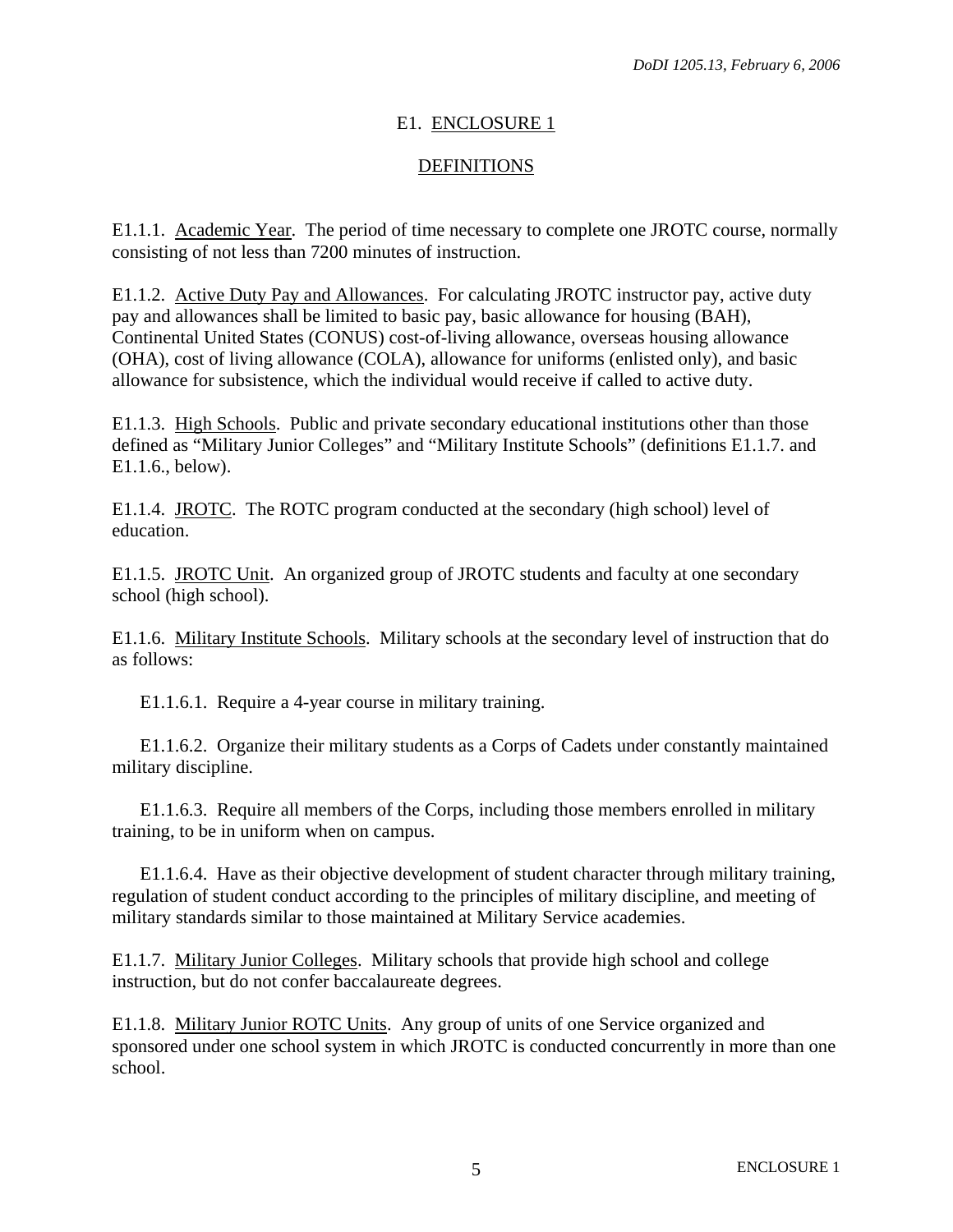#### E2. ENCLOSURE 2

#### PROCEDURES FOR THE ESTABLISHMENT OF JROTC AT SCHOOLS

#### E2.1. JROTC Establishment.

Secondary educational institutions desiring to establish JROTC units or to continue established units shall agree to the following:

E2.1.1. Except as modified in subparagraph E2.3.3. of this enclosure, below, maintain a JROTC enrollment of physically fit students who meet the following:

E2.1.1.1. In a grade above the eighth grade.

E2.1.1.2. Citizens or nationals of the United States, or aliens lawfully admitted to the United States for permanent residence.

E2.1.1.3. The minimum population of the JROTC enrollment shall be the lesser of 100 students or 10 percent of the students enrolled in the institution.

E2.1.2. Employ as JROTC instructors, officer and enlisted personnel whose qualifications are approved by the Military Service concerned to administer the JROTC Program. The senior instructor shall possess a baccalaureate degree.

E2.1.3. Pay Retired Personnel So Employed. The institution is the employing agency and shall pay the full amount due the JROTC instructor. The JROTC instructor shall receive retired or retainer pay from the U.S. Government. The amount due from the institution is the amount equal to the difference between retired or retainer pay and the active duty pay and allowances that the JROTC instructor would receive if ordered to active duty. The institution shall be reimbursed for JROTC instructor salaries at the rate of one-half the difference of instructor retirement or retainer pay and active duty pay and allowances. The level of active duty pay and allowances, less retired or retainer pay, is the minimum salary the institution shall pay JROTC instructors. That should not be considered an attempt to cap or limit the amount of pay that may be agreed between the individual JROTC instructor and the employer. The institution may pay more than the amount equal to the difference between retired or retainer pay and individual active duty pay and allowance rate, but shall do so without additional entitlement for reimbursement from the Federal Government. (See Enclosure 2, Sections E2.1. through E2.5., for examples of proper computation of JROTC instructor pay). Refer to subparagraphs 5.2.6.1. through 5.2.6.2., of this instruction, above, for additional funds based on need.

E2.1.4. Contract separately with the individual JROTC instructor for any additional duties desired by the institution besides instruction, operation, and administration of the JROTC Program, at no cost to the Military Department concerned. Such additional services shall be performed outside the scope of JROTC duties and hours. (That requirement does not prevent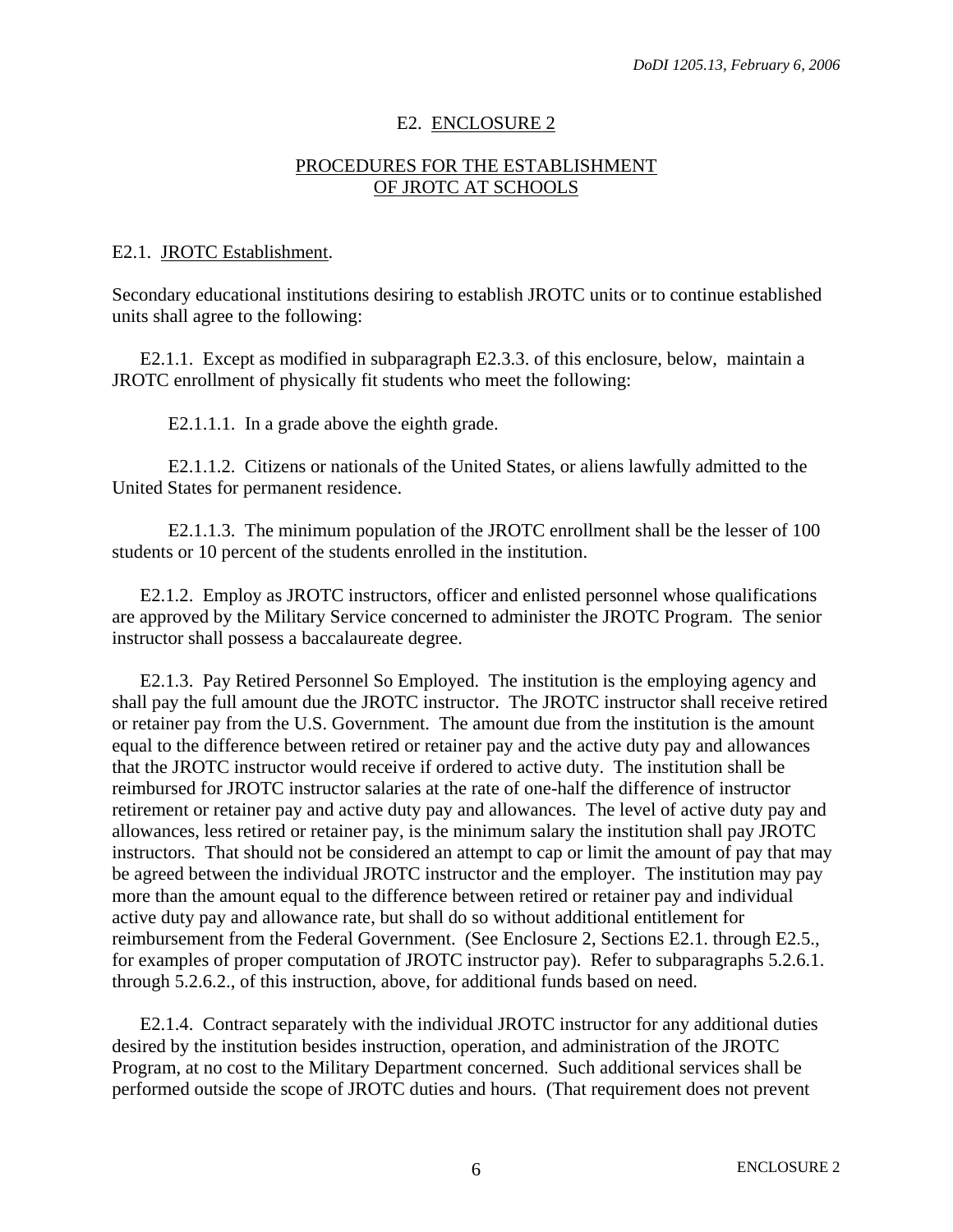JROTC instructors from serving on routine committees or performing curricular or extracurricular duties normally performed by and rotated among other faculty members.) (See Enclosure 3.)

E2.1.5. Compensate a JROTC instructor only for the period of time he or she performs duties as a JROTC instructor. For periods of service as a JROTC instructor for fewer than 12 months of a calendar or fiscal year, that instructor shall be compensated the difference between the amount of the retirement (or retainer) pay and active duty pay times the length of employment as a JROTC instructor expressed as a fraction of 12 months. (Refer to Enclosure 3, Sections E2.3. and E2.4. for clarification.) The minimum contract for an instructor is 10 months.

E2.1.6. Provide an additional amount of compensation for a JROTC instructor for only that part of the summer (or interim) months, between academic sessions, during which the instructor performs administrative or instructional duties that are directly for the JROTC Program. Administrative and instructional duties directly for the JROTC Program that would entitle a JROTC instructor to additional compensation include, but are not limited to, the following:

E2.1.6.1. Administrative and instructional duties performed in an interim term JROTC Program, such as summer school.

E2.1.6.2. The grading of examinations and papers during the period immediately following the end of the school year.

E2.1.6.3. The preparation of new course materials during the period immediately preceding the beginning of a school year.

E2.1.6.4. The ordering, procurement, and preparation of uniforms for issue during the period immediately preceding the beginning of the school year.

E2.1.6.5. The collection of uniforms, books, and supplies at the end of a school year.

E2.1.6.7. Conducting camps, leadership schools, or similar activities.

E2.1.7. Advise the Military Service concerned of any change of employment status of retired personnel employed at an institution.

E2.1.8. Provide suitable safeguards for the Government property provided. Such safeguards shall include, but not be limited to, the following:

E2.1.8.1. Employment of clerical and maintenance personnel required to issue, account for, and maintain the Government property.

E2.1.8.2. Coverage for loss and damage of property (e.g., bonds, insurance, etc.).

E2.1.8.3. Secure Storage for All Government Property. JROTC units that have U.S. furnished military weapons and ammunition in their inventory shall be inspected for physical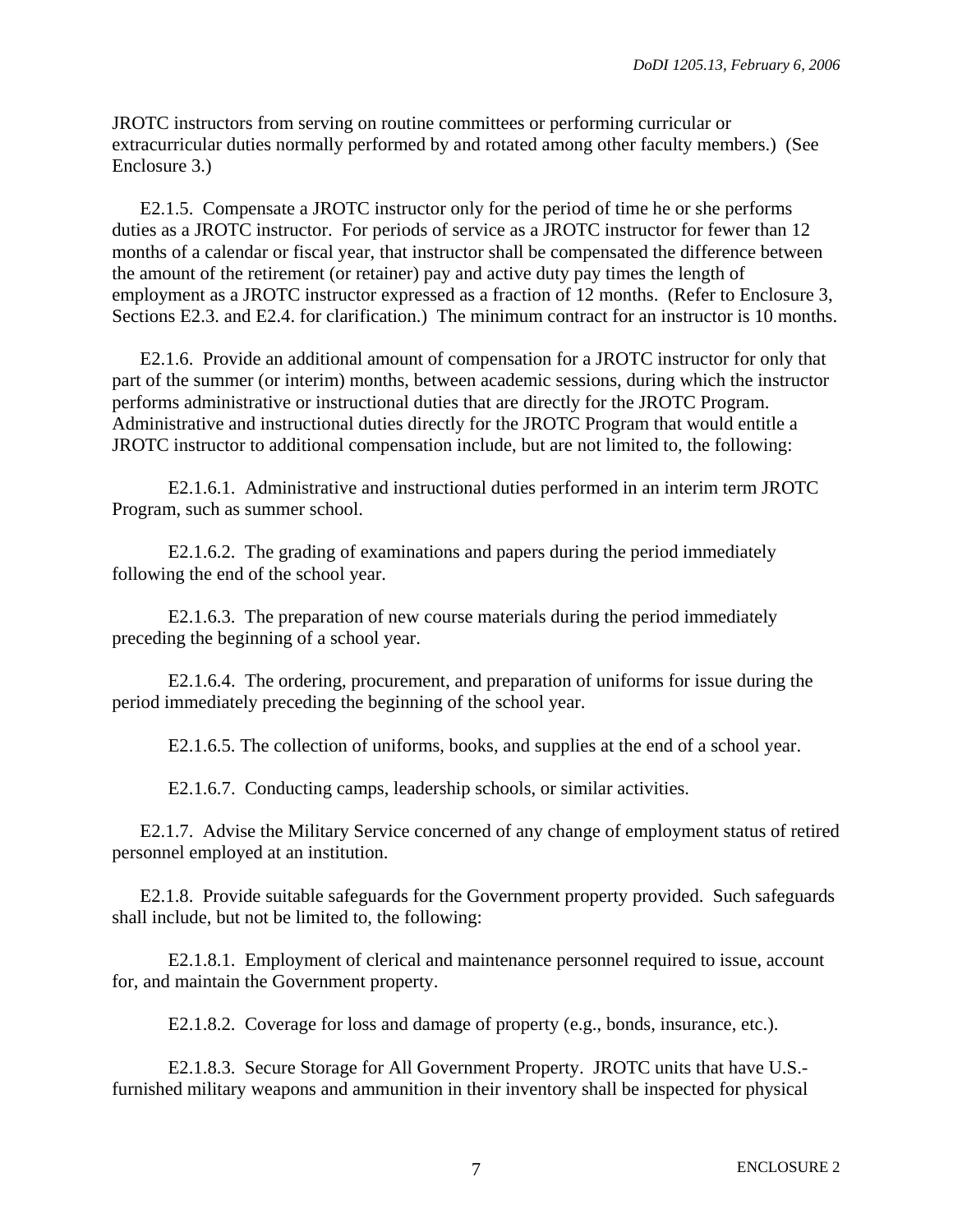security by the sponsoring Military Service. Established security standards for arms rooms, including separate secure storage of bolts of operable weapons, shall be emphasized.

E2.1.9. Provide positive safeguards to prevent unlawful discrimination against students or instructors based on race and/or ethnicity, religion, national origin or gender.

E2.1.10. Provide adequate facilities for classroom instruction, office space, storage for unit equipment (see subparagraph E2.1.8.3. of this enclosure, above) and adequate, suitably located drill areas, as determined by the Secretary of the Military Department concerned.

E2.1.11. Provide a course of military instruction of not less than 3 academic years' duration, as prescribed by the Secretary of the Military Department concerned.

E2.1.12. Limit membership in the unit to students who maintain acceptable standards of academic achievement and conduct, as prescribed by the Secretary of the Military Department concerned.

#### E2.2. Junior ROTC Instructors.

E2.2.1. The Secretary of the Military Department concerned may authorize active duty or retired active duty officers and noncommissioned officers (NCOs) as instructors according to reference (b).

E2.2.2. Authorized Strength of Officer and NCO Instructors:

E2.2.2.1. Single JROTC units and each subunit of a multiple JROTC unit require one officer instructor and one enlisted instructor. When necessary, the Military Service concerned may authorize the substitution of officers for enlisted instructors, and conversely, may authorize the substitution of enlisted for officer instructors.

E2.2.2.2. When cadet enrollment at a unit reaches 151 cadets, a third instructor is authorized. Further increases are authorized when cadet enrollment increases by 100 (i.e., 251, 351, etc.). Military Services will establish additional instructor criteria for schools on a nontraditional schedule. Additional instructors are normally retired enlisted personnel. However, the Military Service concerned may authorize officer substitutions.

E2.2.2.3. The Military Services may implement the multiple-unit concept where administrative personnel are authorized to oversee 5 or more subunits.

E2.2.2.4. The Secretary of the Military Department should advise the Principal Deputy Under Secretary of Defense for Personnel and Readiness on exceptions to the 5-subunit requirement in subparagraph E2.2.2.3. of this enclosure, above.

E2.2.3. Retired officer and NCO instructors are employees of the school and are responsible to school authorities for the conduct of the JROTC Program. The Military Service concerned shall hold the school authorities responsible for the conduct of the JROTC Program, as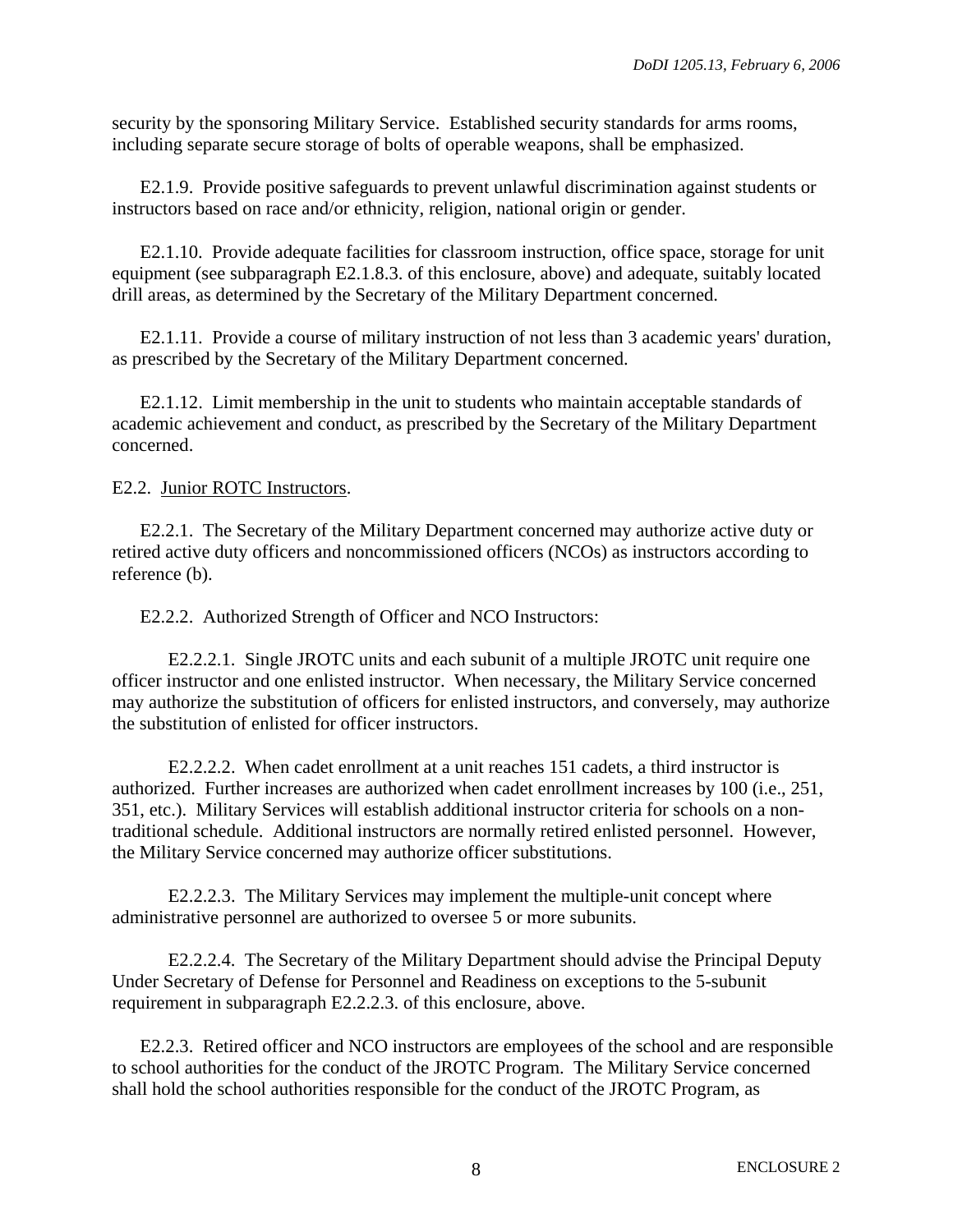prescribed. JROTC instructors must meet Military Service requirements and maintain standards acceptable to the Military Service concerned. JROTC instructors shall be certified by the Military Service to teach.

#### E2.3. Eligibility of Students.

Unit enrollment should reflect the demographics of the student body.

E2.3.1. In addition to the enrollment criteria in Subsection E2.1.1. of this enclosure, above, to enroll in the JROTC, students:

E2.3.1.1. Shall be selected by the JROTC instructor with the approval of the school principal or his/her representative.

E2.3.1.2. Shall maintain acceptable standards of academic achievement and an academic standing that warrants at least normal progression leading to graduation.

E2.3.1.3. Shall maintain acceptable standards of conduct as defined by the Military Service.

E2.3.2. To enroll in the JROTC, students shall be in a grade above the eighth grade. An exception is granted to students in Military Institutes that also conduct classes below the ninth grade level.

E2.3.3. Additional JROTC Student Enrollment Criteria. Under the secondary school's enrollment policy and when desired by the principal of the host school, students who are ineligible for membership as regular JROTC students, as stipulated above in subparagraph E2.3.1.1-E2.3.1.3, above, may enroll as JROTC students if so stipulated in the student's Individual Education Plan or 504 assignment. They may participate in school approved JROTC activities, be called CADETS, wear the uniform, participate as cadet officers, and go on field trips. In addition, these students must meet all other criteria for enrollment in the JROTC program. The school, at no cost to the government, will provide any special equipment or additional instructors that are needed to instruct, assist, and accommodate these JROTC students. The senior instructor and the principal, so as not to place an undue workload on the JROTC program or its instructors and to ensure the safety of the students, shall mutually agree upon a maximum number and suitability of students placed in the JROTC program. Students enrolled under these criteria will be counted towards minimum required to maintain a JROTC unit.

E2.3.4. The Military Service concerned may prescribe further qualifying participation criteria in JROTC training.

#### E2.4. Supply and Maintenance.

E2.4.1. The Military Services may authorize the issuance of equipment to a designated official of the educational institution concerned, as follows: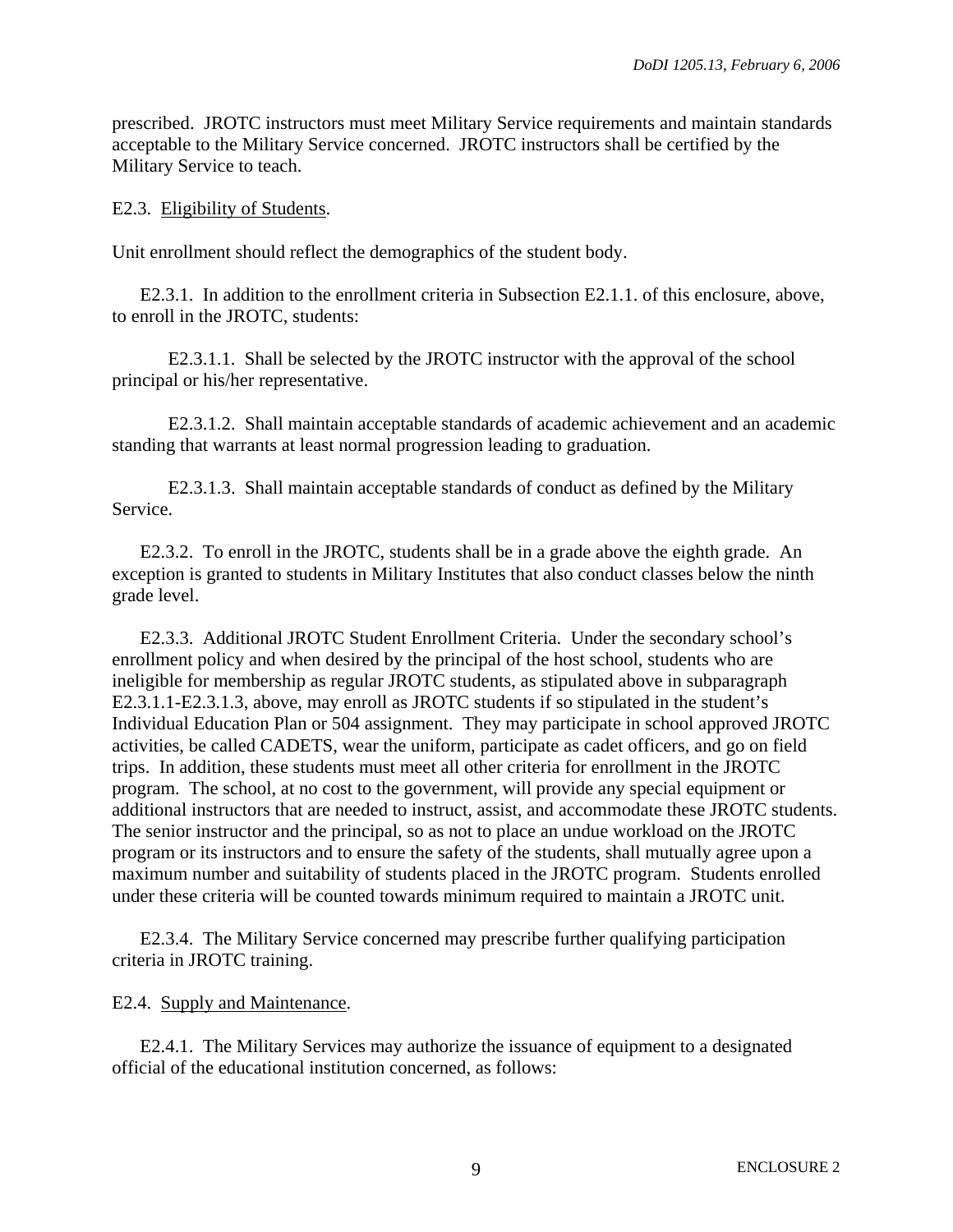E2.4.1.1. Military equipment needed for the prescribed curriculum, if the equipment is not needed for training of their Regular and Reserve components.

E2.4.1.2. Surplus or excess military equipment, allied to military requirements for particular technical training courses (DoD 4160.21-M, Reference (e)), when, in the judgment of the Military Service concerned, the training requirement is warranted.

E2.4.1.3. Spare parts, tools, cleaning materials, technical publications, and other materials necessary for maintenance of the equipment.

E2.4.1.4. Instructional materials, training aids, equipment, supplies, uniforms, and other items, as deemed necessary by the Military Service to support and conduct the JROTC program.

E2.4.2. The Military Service concerned shall pay transportation charges, including packaging and handling, for shipment to and from the institution. That institution shall pay all other costs incident to maintenance, local storage, and safeguarding of the property.

#### E2.5. Disestablishment of JROTC Units.

E2.5.1. When a Military Service determines that a JROTC unit does not meet the standards specified in Military Service directives (other than for enrollment), school authorities concerned shall be notified that the unit has been placed on probationary status. Disestablishment of the unit shall be effective at the conclusion of the probationary period if the reason for the probationary status has not been resolved.

E2.5.2. JROTC units in the third year of enrollment that do not have the statutory minimum of the number of students enrolled shall be placed on probation. No later than the end of the school year, the Military Service concerned shall evaluate potential to attain the minimum enrollment on the fall opening of school. If it is probable that the enrollment minimum will not be met, the Military Service concerned shall encourage school authorities to concur in disestablishment of the unit at the end of that current school year. The Military Service concerned shall make the final determination on the school capability to meet the enrollment minimum. When Military Service evaluation indicates that minimum enrollment probably will be met at the beginning of the fall school term, the unit may be continued. No later than 90 days following the beginning of the next school term, the sponsoring Military Service shall determine whether the enrollment minimum has been met. If it has not, the school shall be officially notified of unit disestablishment, and physical termination shall be scheduled for no later than the end of that school year. The Military Services may authorize extensions of probation periods in special circumstances.

## E2.6. JROTC in DoD Dependent Schools (DoDDS) High Schools.

E2.6.1. The requesting high school principal shall forward applications for establishment of individual JROTC units through established school channels in each geographic area to the Military Service.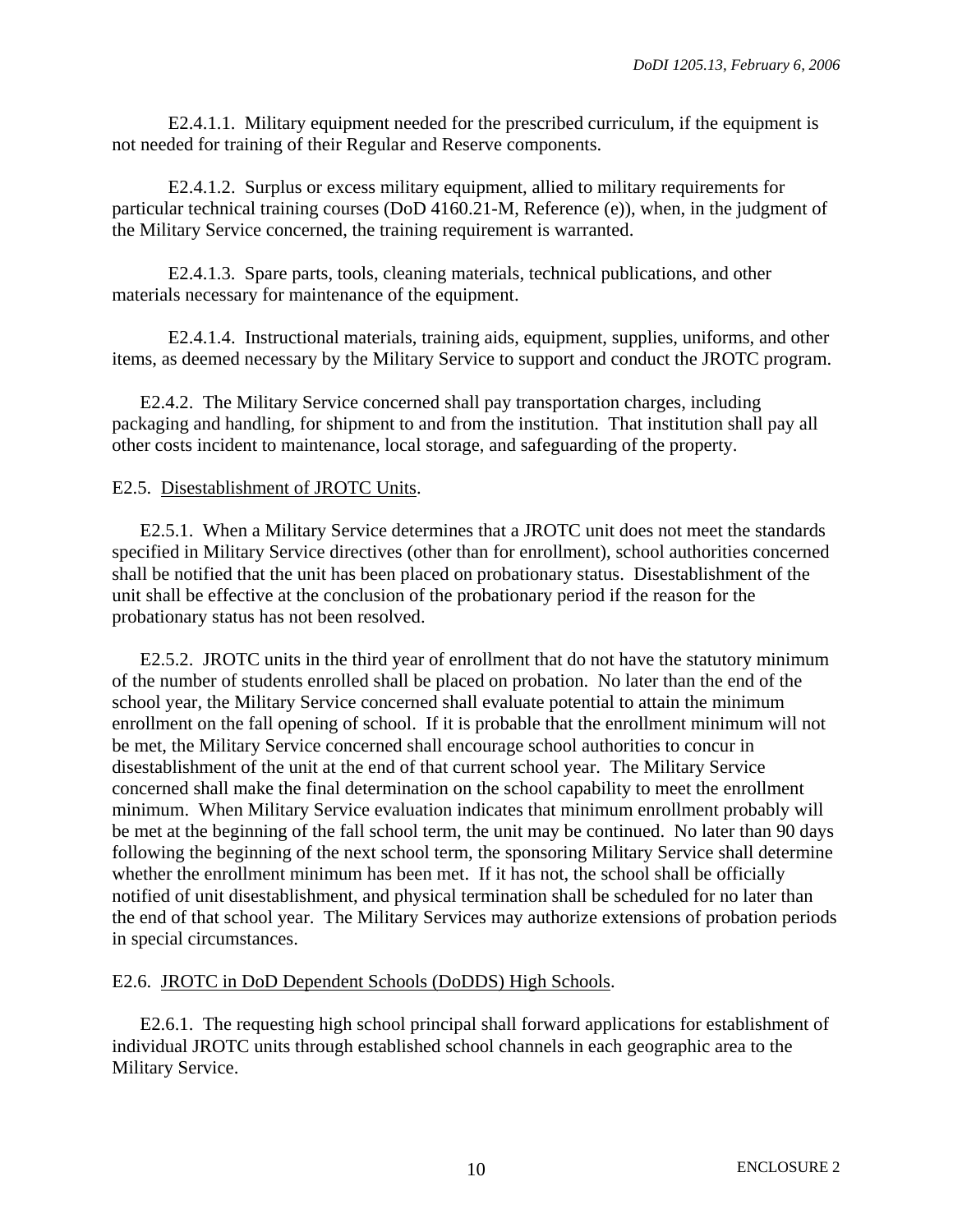E2.6.2. The nomination of retired officer and NCO instructors shall be according to applicable regulations of the Military Services. The respective Military Services shall submit the names of nominees to the Director, DoDDS, ATTN: Teacher Recruitment, for final selection and appointment to positions in the DoDDS high schools.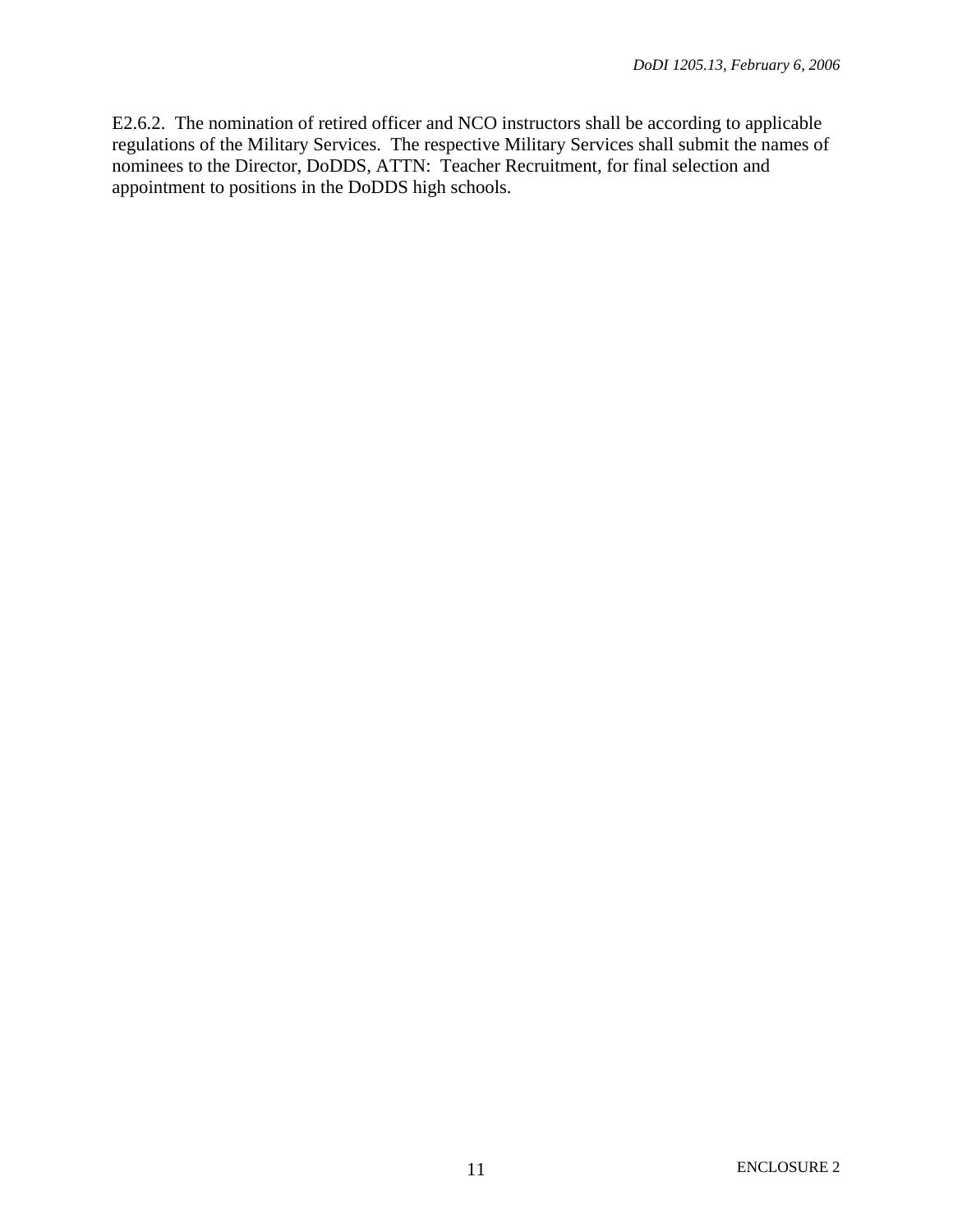## E3. ENCLOSURE 3

## EXAMPLES: PROCEDURES FOR THE COMPUTATION OF JROTC INSTRUCTOR COMPENSATION

The procedures for the computation of the amount due to the JROTC instructor from the U.S. Government and educational institutions are illustrated in the examples in Sections E3.1. through E3.5., below:

E3.1. Example A.

E3.1.1. A JROTC instructor agrees to instruct, administer, and operate a JROTC unit for 12 months at Windsor High School. Windsor High School remains open 12 months of the year without the usual summer recess.

E3.1.2. From the U.S. Government. Annual military retirement pay is \$24,000.

E3.1.3. From the School District. Minimum due the instructor from the institution is the difference between the annual retirement pay and what the instructor would earn annually if called to active duty.

E3.1.4. Active Duty Pay and Allowances.

E3.1.4.1. Basic pay.

E3.1.4.2. Basic allowance housing.

E3.1.4.3. Allowance for CONUS cost-of-living.

E3.1.4.4. Allowance for overseas housing.

E3.1.4.5. Allowance for cost of living.

E3.1.4.6. Allowance for uniforms (enlisted only).

E3.1.4.7. Basic allowance for subsistence.

E3.1.4.8. All other pay and allowances are excluded unless permitted by specific revision to this Instruction.

E3.1.5. Total is \$52,000.

<u>.</u>

E3[.1](#page-11-0).6. Difference (active duty pay and allowances minus retirement pay) is  $$28,000$ .<sup>1</sup>

<span id="page-11-0"></span><sup>&</sup>lt;sup>1</sup> Reimbursable to the school district from the Federal Government (one-half of \$28,000) (\$14,000)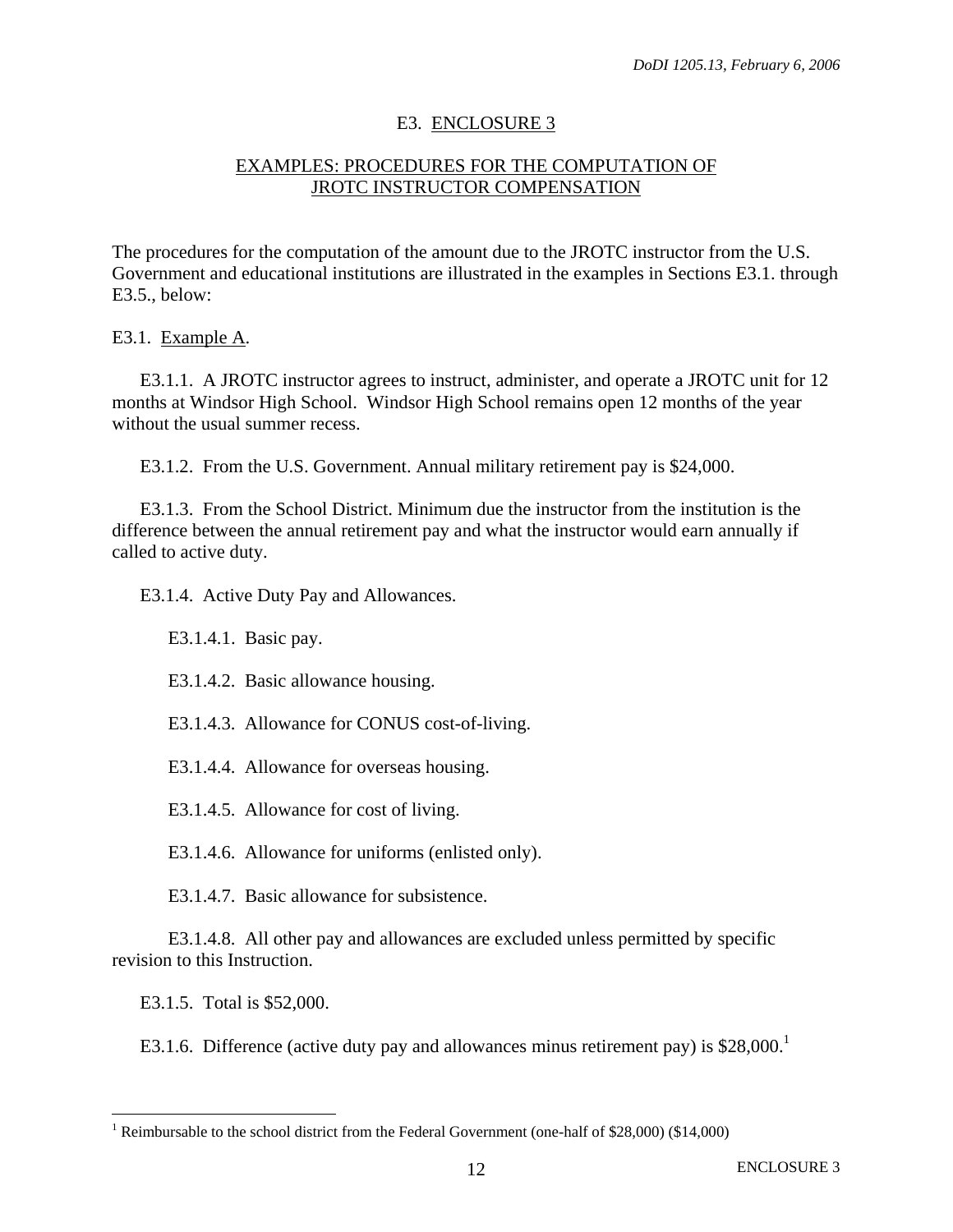E3.1.7. Minimum due instructor from institution is \$28,000.

E3.1.8. JROTC instructor total compensation is \$52,000.

E3.2. Example B.

E3.2.1. If the school district in Section E3.1., above, believes that the JROTC instructor should be compensated more than the minimum, they may do so.

E3.2.1.1. From the U.S. Government. Annual military retirement pay is \$24,000.

E3.2.1.2. From the School District.

E3.2.1.2.1. Minimum annual compensation (see computation in Section E3.1. of this enclosure, above) is  $$28,000$ <sup>[1](#page-12-0)</sup>

E3.2.1.2.2. Any additional compensation for JROTC-related responsibilities is \$4,000.

E3.2.1.3. JROTC instructor total compensation is \$56,000.

E3.3. Example C.

E3.3.1. Windsor High School wanted the JROTC instructor to coach the football team. A separate contract between Windsor High School and the JROTC instructor was written to describe any additional duties desired by the institution besides the instruction, administration, and operation of the JROTC unit. (See Enclosure 2, paragraph E3.1.4.)

E3.3.1.1. From the U.S. Government. Annual military retirement pay is \$24,000.

E3.3.1.2. From the School District.

E3.3.1.2.1. Minimum JROTC compensation (see computation in Section E3.1. of this enclosure, above) is  $$28,000<sup>1</sup>$ 

E3.3.1.2.2. Any additional compensation for JROTC-related responsibilities is \$4,000.

E3.3.1.2.3. Compensation for separately contracted responsibilities for coaching the football team is \$2,000.

E3.3.1.3. JROTC instructor total compensation is \$58,000.

E3.4. Example D.

 $\overline{a}$ 

<span id="page-12-1"></span><span id="page-12-0"></span><sup>&</sup>lt;sup>1</sup>Reimbursable to the school district from the Federal Government (one-half of \$28,000) (\$14,000)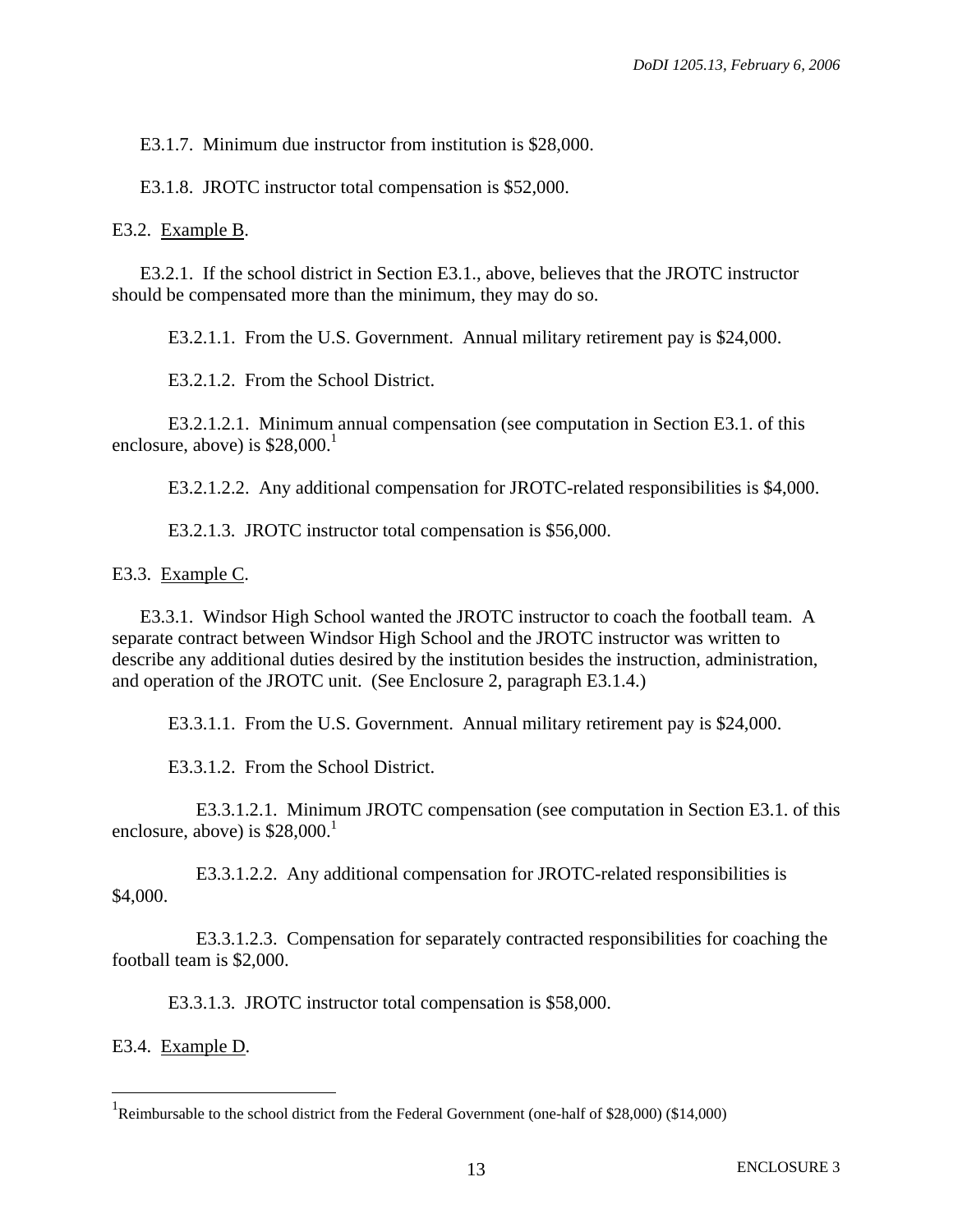E3.4.1. Newington High School is open 9 months of the year for instruction and a total of an additional month for pre-registration activities, such as preparing curricula and counseling students in August, and post-academic activities in June, such as recording permanent grades and taking inventory of teaching materials needed for the coming academic year. As an instructor at Newington High School, the JROTC instructor shall participate in those required duties.

E3.4.2. The JROTC instructor has accepted a 10-month contract with Newington High School to provide instruction, administration, and operation of the JROTC unit. His or her compensation is calculated in subparagraphs E3.4.2.1. through E3.4.2.3. of this enclosure, below.

E3.4.2.1. From the U.S. Government. Annual military retirement pay is \$24,000.

E3.4.2.2. From the School District.

E3.4.2.2.1. Minimum JROTC instructor compensation prorated to a 10-month period.

E3.4.2.2.2. Annual military retirement pay is \$24,000.

E3.4.2.2.3. Annual pay and allowances if called to active duty is \$52,000.

E3.4.2.2.4. Annual difference is \$28,000.

E3.4.2.2.5. MINIMUM amount due to the JROTC instructor from the school district is  $10/12$  $10/12$  of \$28,000, which is \$23,333.<sup>2</sup>

E3.4.2.3. JROTC instructor total compensation is \$47,333.

E3.5. Example E.

1

E3.5.1. The JROTC instructor in Section E3.4. of this enclosure, above, has elected to have his or her compensation from the school district paid in 12 equal payments during the year. That does not change the annual minimum compensation due from the institution in subparagraphs E3.5.1.1. through E3.5.1.3. of this enclosure, below, as the following computation indicates.

E3.5.1.1. From the U.S. Government. Annual military retirement pay is \$24,000.

E3.5.1.2. From the School District.

E3.5.1.2.1. Minimum JROTC instructor compensation prorated to a 10-month period (see computation in Example D in E3.4., above) is  $$23,333^2$ .

<span id="page-13-0"></span><sup>&</sup>lt;sup>2</sup> Reimbursable to the school district from the Federal Government (one-half of \$23,333) (\$11,667)  $\frac{2 \text{ Boinbureable to the school district from the Federal Government (one-half of $23,323)}{(11.667)}$ 

<span id="page-13-1"></span><sup>&</sup>lt;sup>2</sup> Reimbursable to the school district from the Federal Government (one-half of \$23,333) (\$11,667)